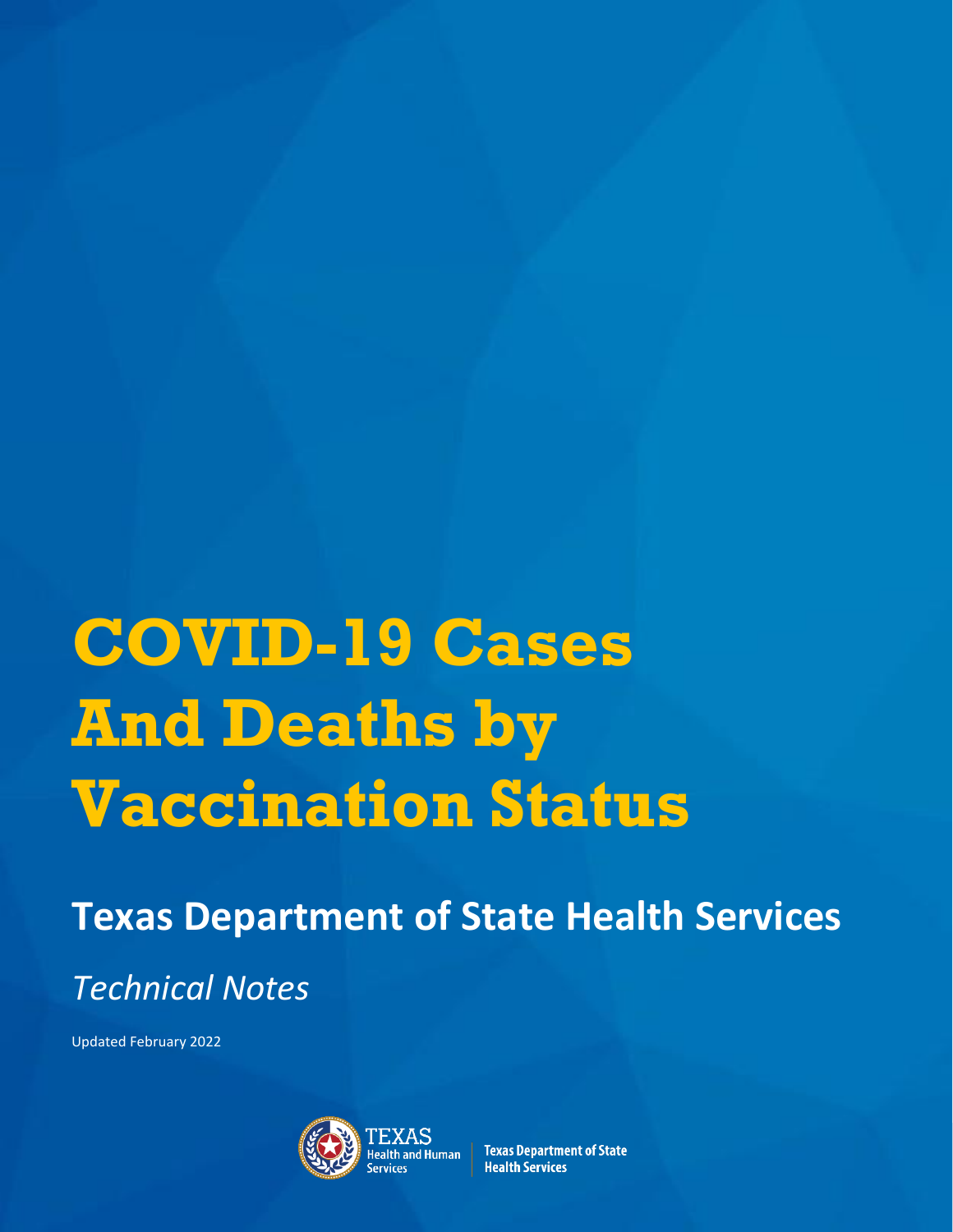## **Methods**

#### **Data Sources**

- ImmTrac2, Texas Immunization Registry
- Death Registry, Vital Statistics
- COVID-19 ELR, National Electronic Disease Surveillance System Electronic Laboratory Reporting

Rates are calculated using the state population distribution based on the 2019 U.S. Census standard population estimates. Calculations include only the 12 years and older population, except for boosted deaths which include only the population 18 years of age and older. The analysis start was chosen because January 15, 2021 represents the first day a Texan could be fully vaccinated and died. Note that deaths can occur days or weeks after a person is infected with COVID-19. Data are provisional and are subject to the change, particularly in more recent time periods.

#### **Definitions**

- Fully vaccinated cases: cases who received their last recommended dose of an FDA-authorized COVID-19 vaccine, with the appropriate interdose interval if they received a 2-dose series and have had at least 14 days to establish protection. Fully vaccinated cases have not received a booster/additional dose.
- Unvaccinated cases: cases who did not receive any doses of an FDA-authorized COVID-19 vaccine.
- Boosted cases: cases who are fully vaccinated and have received an FDA-authorized or approved booster or additional dose and have had at least 14 days between booster/additional dose and positive specimen collection. Because data on the immune status of cases and deaths are not available, booster doses cannot be distinguished from additional doses.
- A COVID-19–associated death occurred in an individual with a documented COVID-19 diagnosis who died, or whose death local health authorities reviewed using vital records and public health investigation. A COVID-19– associated death is defined as acase with no period of complete recovery between illness and death. Classification must align with the Council of State and Territorial Epidemiologists (CSTE) case definitions. A death should not be reported if there is an alternative agreed upon cause of death which is unrelated to an infectious process (E.g., an adult with a positive SARS-CoV-2 test whose death clearly resulted from trauma after a car accident would not qualify as a COVID-19—associated death.)
- A fully vaccinated case is a COVID-19 case (either PCR or an antigen) in a vaccinated person that occurred ≥14 days after completion of their vaccination series.
- A COVID-19 case in a person who was unvaccinated occurred when the person did not receive an FDA-authorized COVID-19 vaccine before the specimen collection date.



*dshs.texas.gov*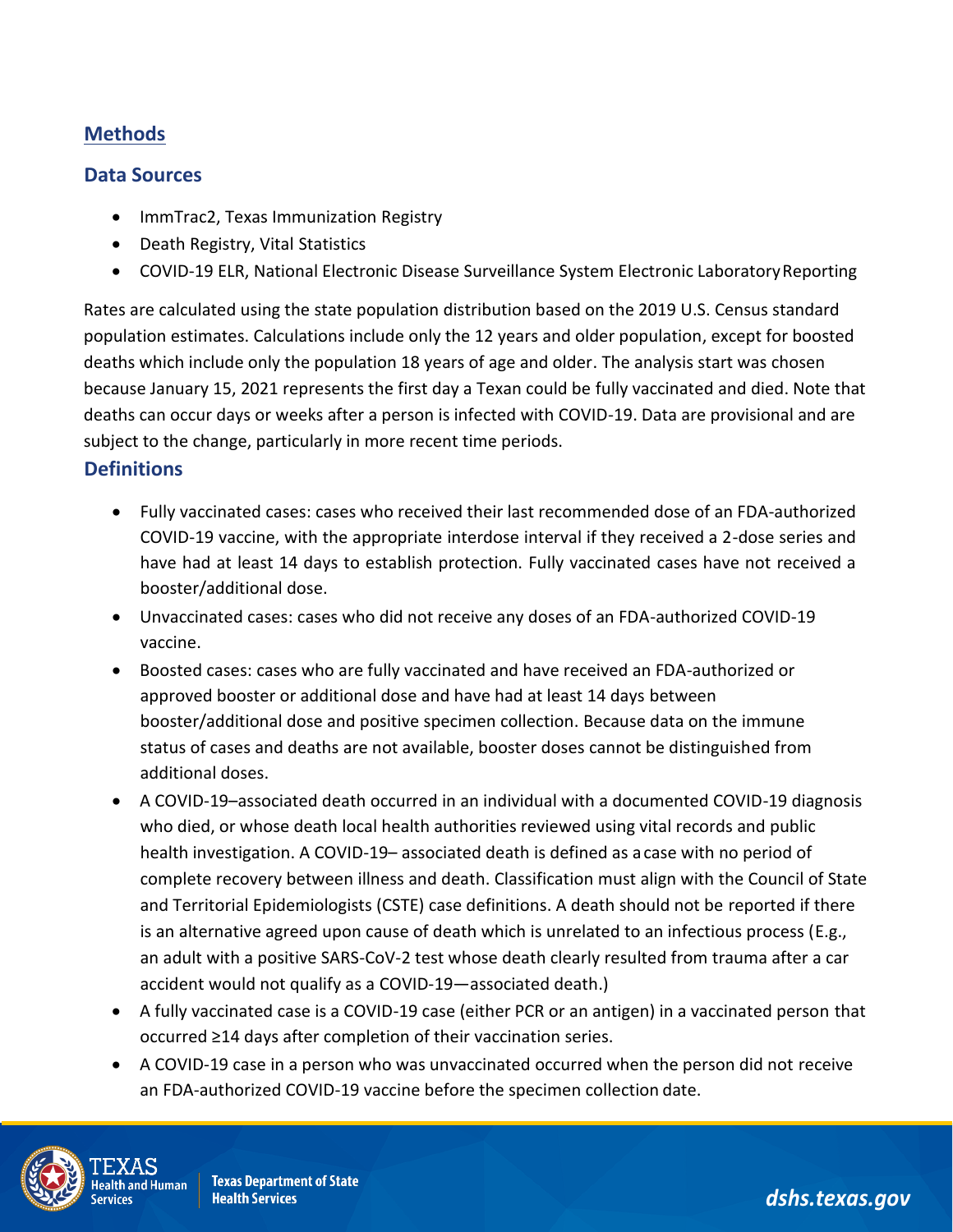## **Timeframes**

• The first COVID-19 vaccines were administered in Texas in mid-December 2020. Full protection from the vaccine in those vaccinated early would occur in mid-January. Therefore, we are reporting cases and deaths beginning with January 15, 2021. Data are graphed starting the week including September 24,2021, when a COVID-19 booster dose was first recommended by CDC for adults 65+ years old and people in certain populations and high risk occupational and institutional settings.

## **Linking methods**

• All information on COVID-19 cases and deaths provided by this report use ELR and death registry data linked to vaccination data. The links are based on a comparison of the first name, last name, and date of birth of cases to the first name, last name, and date of birth of those with COVID-19 vaccination in ImmTrac2. Only exact matches on all three items are considered the same person. Missing or misspelled names and incorrect dates of birth may lead to some vaccinated people being incorrectly classified as unvaccinated. COVID-19 cases with vaccines not reported to ImmTrac2 as described above are considered unvaccinated in thisreport.

#### **Rate Calculations**

- The fully vaccinated population is defined as the number of cases who are determined to be fully vaccinated in Texas in the specified age group at the end of the time period.
- The boosted population is defined as the number of cases who are determined to be boosted in Texas in the specified age group at the end of the time period.
- The unvaccinated population is defined by subtracting the number of fully vaccinated and boosted for the specified age group and time period from the entire Texas state population 12 years andolder.
- When considering rates, it's important to adjust for age. For example, older adults are both more likely to be vaccinated than younger people and more likely to have underlying health conditions that may increase their risk for dying if they get COVID. In order to compare most accurately, we compare vaccinated and unvaccinated people of similar ages. This is called adjusting for age.
- "Impact" in the report tables was calculated as the Incidence Rate Ratio: incidence rate among unvaccinated cases / incidence rate among vaccinated cases.



**Texas Department of State Health Services** 

*dshs.texas.gov*